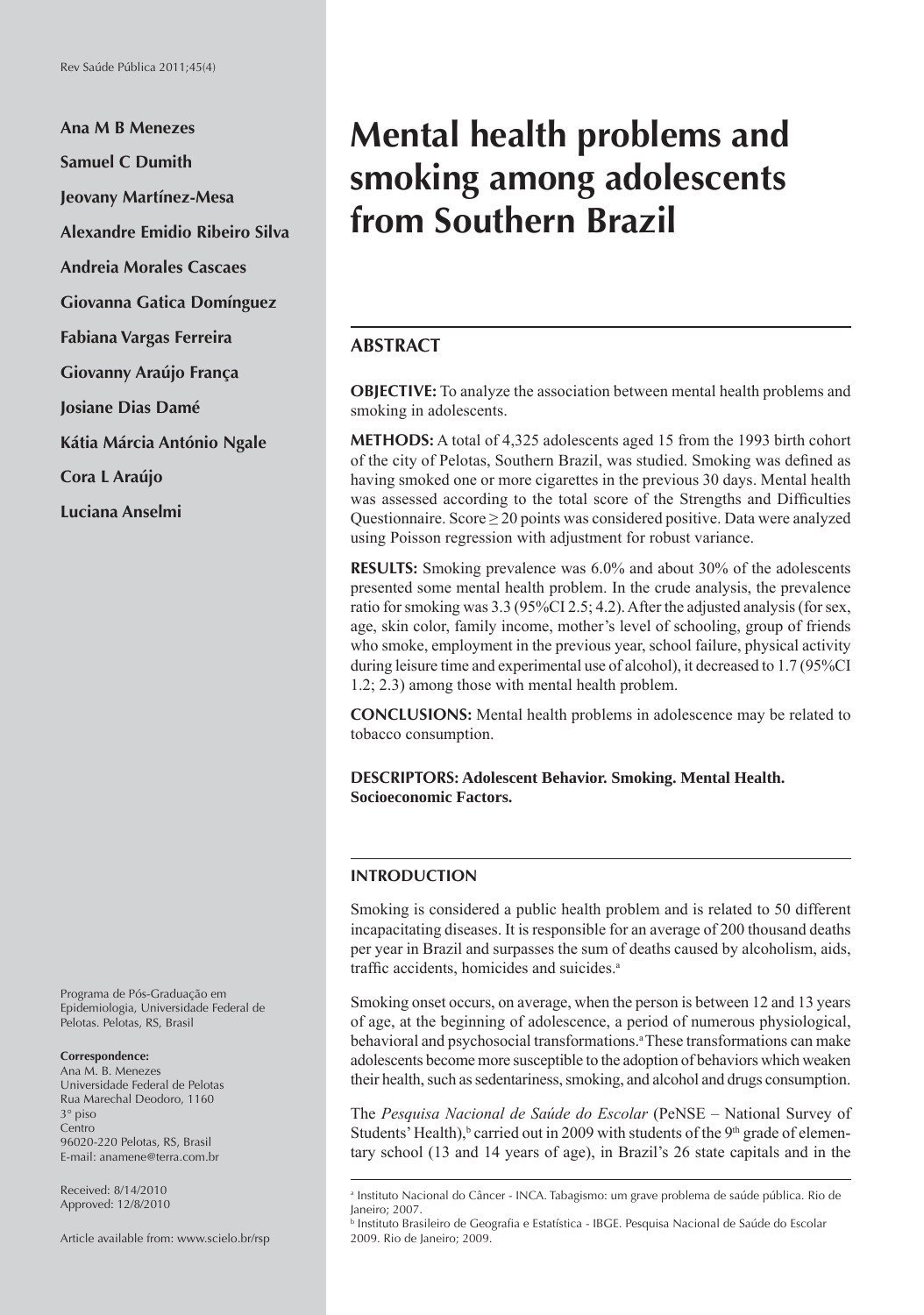Federal District, showed that 24.2% of the students had smoked at least once in their life, and the current use of cigarettes (measured by consumption in the previous 30 days, independently of frequency and intensity), was 6.3%. The smoking prevalence in this study is in accordance with the findings of research with adolescents from the city of Pelotas, Southern Brazil, considering the different ages that were evaluated. Members of the 1993 birth cohort, visited at 11 years of age, reported a 3.7% prevalence of experimental use of tobacco.<sup>19</sup>

Cohort studies show that psychopathology precedes the development of smoking in adolescents.<sup>3,5,21</sup> Conduct disorders,<sup>3</sup> attention deficit/hyperactivity disorders<sup>10</sup> and delinquent behavior are the problems that are most frequently associated with smoking.7

However, the association between mental problems and use of tobacco remains inconclusive in the literature, due to the fact that few studies have been carried out about this subject, the majority of which are schoolbased, with different age groups and with distinct criteria for the definition of mental problems. In view of the scarce literature on the theme, the present study aimed to analyze the association between mental problems and tobacco use in adolescents.

#### **METHODS**

Cross-sectional analysis nested in the 1993 birth cohort study of Pelotas, state of Rio Grande do Sul. The municipality of Pelotas, in the South of Brazil, presents an estimated population of  $345,181$  inhabitants.<sup>b</sup>

The 1993 cohort recruited the live births of the urban area of the city ( $N = 5,249$ ). Participants and relatives were followed up in different moments. Further details can be consulted in a published paper.23 The information used in the present study was collected in the 2008 follow-up ( $N = 4,325$ ), when the participants were 15 years old.

The variables were selected from standardized questionnaires with closed questions administered to the mothers and adolescents. To the adolescents, in addition to the individual questionnaire, a confidential one was also administered. A reduced questionnaire was re-administered to 10% of the interviewees in a new home visit and to 20% by telephone, in order to evaluate the reproducibility of the questionnaire, families' satisfaction and to identify possible failures of the interviewer.

The outcome was defined as having smoked one or more cigarettes in the previous 30 days.17 The Strengths and Difficulties Questionnaire (SQD),<sup>12</sup> which measures the adolescent's emotional and behavioral characteristics, was administered to the mothers to identify the adolescents' mental health problems. The screening

instrument validated for use in Brazilian children and adolescents<sup>9</sup> has 25 questions and encompasses five subscales (prosocial behavior, hyperactivity/inattention, emotional symptoms, conduct problems and peer relationship problems). The options of answers are: not true, somewhat true, certainly true, and each item receives a specific score. The sum of each subscale and the total sum enable the classification of the individual in three categories: normal behavior (0-15 points), borderline behavior (16-19 points) and abnormal behavior (20-40 points). In almost all the subscales (except for prosocial behavior), the higher the score, the higher the number of symptoms.12 To build the total score of SDQ, four subscales are added: hyperactivity/ inattention, emotional symptoms, conduct problems and peer relationship problems.

The variables used to control for confusion included demographic, socioeconomic and behavioral factors. The variables were operationalized as follows: sex (female; male), skin color (white; non-white); adolescent's age (continuous); mother's level of schooling (years of study: 0 to 4; 5 to 8; 9 to 11; 12 or more); family income (minimum salaries, in quintiles). The answers of other variables were dichotomized in yes/ no (group of friends who smoke, experimental use of alcohol, group of friends who drink alcohol, episodes of failure at school, employment in the previous year and practice of physical activity during leisure time in the previous week).

A descriptive analysis of the sample and subsequent bivariate analysis with Pearson's chi-square test were carried out. A crude Poisson regression model with robust adjustment of variance was proposed. A significance level of 95% was defined for the associations. The variables with  $p < 0.20$  in the bivariate analysis were considered possible confounders and were included in the multivariable analysis. The study's sample had an 80% power to detect a minimum prevalence ratio (PR) of 1.2.

The data were analyzed in the statistical program *Stata*  11.0 (*StatCorp, College Station, TX, USA*).

An informed consent document was signed by the mothers and/or guardians of the adolescents. The project was approved by the Ethics and Research Committee of the School of Medicine of Universidade Federal de Pelotas (official letter no. 158/07).

# **RESULTS**

We located 4,349 adolescents aged 15 and 4,325 were evaluated, corresponding to 85.7% of the study's original sample  $(N = 5,249)$ .

A little more than half  $(51\%)$  were girls, 64% had white skin color and approximately one fourth of the mothers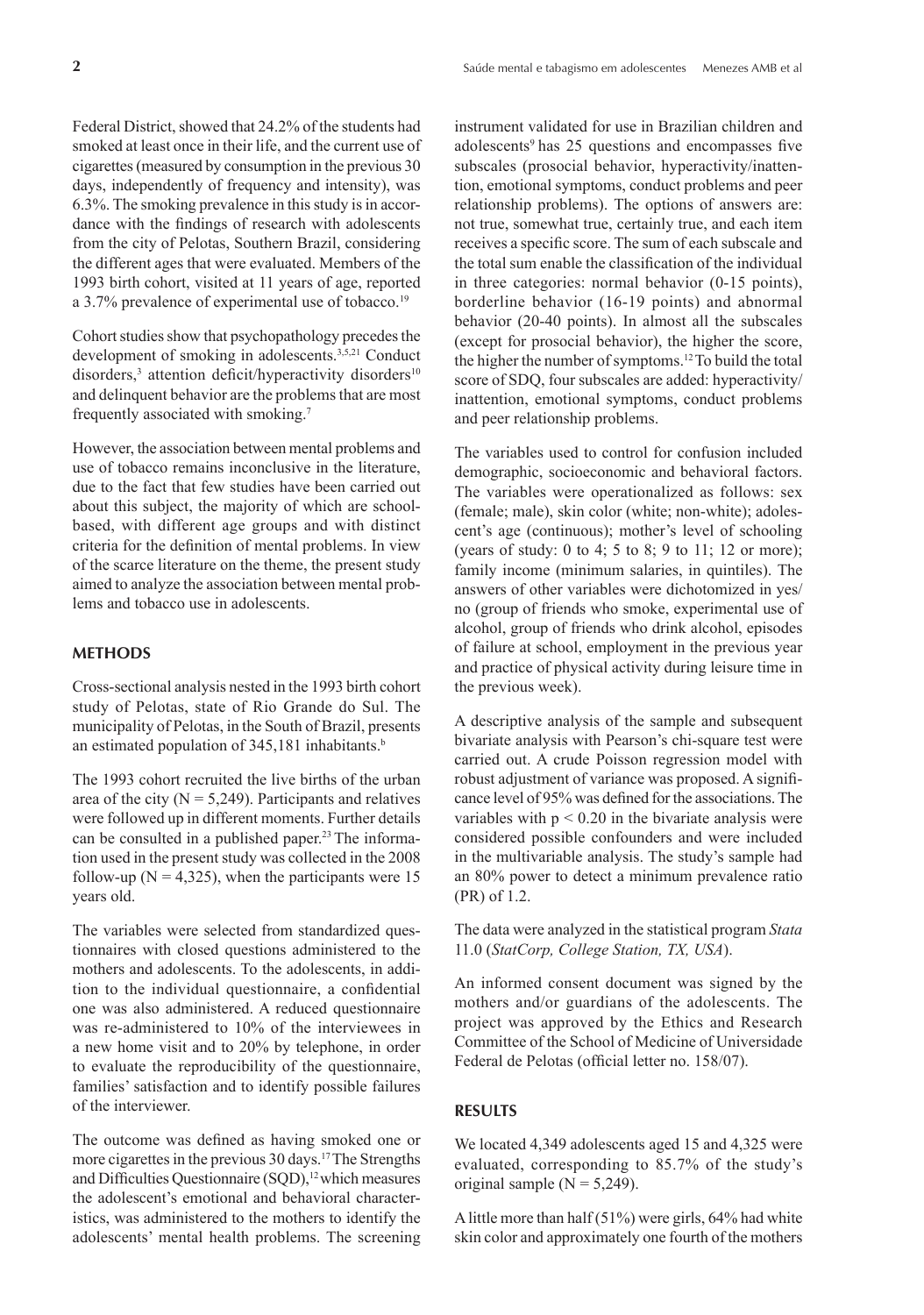had level of schooling below four years of study. Among the adolescents, 46% and 61% had friends who smoked and drank alcoholic beverages, respectively. Failure at school was informed by 62% of the subjects and 78% answered they had not worked in the previous year (Table 1). Other data not presented in tables report mean age of 14.7 years (standard deviation – sd: 0.31 years) and family income median of R\$ 1,000.00 (P25: R\$ 591.00 - P75: R\$ 1,660.00).

Smoking prevalence was 6.0%. Almost one third of the adolescents presented some kind of problem related to mental health (abnormal behavior), according to the total score of the SDQ. Among the SDQ subscales, the

**Table 1.** Demographic, socioeconomic and behavioral characteristics of adolescents aged 15 from the 1993 Birth Cohort. Pelotas, Southern Brazil, 2008.  $(N = 4,325)$ 

| Variables                                                  | n     | $\frac{0}{0}$ |  |
|------------------------------------------------------------|-------|---------------|--|
| Sex                                                        |       |               |  |
| Male                                                       | 2,111 | 48.8          |  |
| Female                                                     | 2,214 | 51.2          |  |
| Income (quintiles)                                         |       |               |  |
| $1$ (low)                                                  | 926   | 21.5          |  |
| $\overline{2}$                                             | 791   | 18.5          |  |
| 3                                                          | 886   | 20.7          |  |
| $\overline{4}$                                             | 825   | 19.3          |  |
| 5 (high)                                                   | 855   | 20.0          |  |
| Skin color                                                 |       |               |  |
| White                                                      | 2,769 | 64.0          |  |
| Non white                                                  | 1,554 | 36.0          |  |
| Mother's level of schooling (years)                        |       |               |  |
| $0$ to $4$                                                 | 924   | 23.0          |  |
| $5$ to $8$                                                 | 1,658 | 41.3          |  |
| 9 to 11                                                    | 946   | 23.6          |  |
| 12 or more                                                 | 488   | 12.1          |  |
| Group of friends who smoke                                 |       |               |  |
| No                                                         | 2,162 | 53.6          |  |
| Yes                                                        | 1,868 | 46.4          |  |
| Group of friends who drink alcoholic beverages             |       |               |  |
| No                                                         | 1,603 | 39.2          |  |
| Yes                                                        | 2,482 | 60.8          |  |
| Failure at school                                          |       |               |  |
| No                                                         | 1,568 | 37.2          |  |
| Yes                                                        | 2,653 | 62.8          |  |
| Employment in the previous year                            |       |               |  |
| No                                                         | 3,363 | 77.8          |  |
| Yes                                                        | 962   | 22.2          |  |
| Physical activity during leisure time in the previous week |       |               |  |
| No                                                         | 1,055 | 24.4          |  |
| Yes                                                        | 3,270 | 75.6          |  |

highest prevalences of mental health problems were found in the emotional (38.0%), conduct (26.7%) and peer relationship (25.8%) domains (Table 2).

Smoking prevalence within the category of abnormal behavior was 10.9% compared to 3.3% in the reference category ( $p < 0.001$ ) (Figure).

In the crude analysis, smoking was 2.5 (95%CI 1.8;3.5) and 3.3 (95% CI 2.5;4.2) times more prevalent in adolescents who presented borderline and abnormal SDQ scores, respectively, when compared to the adolescents with normal SDQ scores ( $p < 0.001$ ). After adjusting for possible confounding variables, a significant association was maintained between smoking and the general SDQ score ( $p \le 0.001$ ). The prevalence ratio was reduced to 1.8 (95% CI 1.2;2.6) and 1.7 (95%CI 1.2;2.3) in adolescents categorized as presenting borderline and abnormal behavior, respectively (Table 3).

**Table 2.** Smoking prevalence, total score and domains of the Strengths and Difficulties Questionnaire in adolescents aged 15 from the 1993 Birth Cohort. Pelotas, Southern Brazil, 2008.  $(N = 4,325)$ 

| Variables                  | n     | $\frac{0}{0}$ |
|----------------------------|-------|---------------|
| Smoking                    |       |               |
| No                         | 3,969 | 94.0          |
| Yes                        | 253   | 6.0           |
| <b>Total Score</b>         |       |               |
| Normal                     | 2,591 | 60.1          |
| <b>Borderline</b>          | 564   | 13.1          |
| Abnormal                   | 1,158 | 26.8          |
| <b>Emotional Symptoms</b>  |       |               |
| Normal                     | 2,011 | 46.6          |
| <b>Borderline</b>          | 663   | 15.4          |
| Abnormal                   | 1,640 | 38.0          |
| <b>Conduct Problems</b>    |       |               |
| Normal                     | 2,703 | 62.6          |
| <b>Borderline</b>          | 461   | 10.7          |
| Abnormal                   | 1,152 | 26.7          |
| Hyperactivity/ Inattention |       |               |
| Normal                     | 2,949 | 68.3          |
| <b>Borderline</b>          | 471   | 10.9          |
| Abnormal                   | 895   | 20.7          |
| Peer Relationship Problems |       |               |
| Normal                     | 2,883 | 66.8          |
| Borderline                 | 319   | 7.4           |
| Abnormal                   | 1,111 | 25.8          |
| Prosocial Behavior         |       |               |
| Normal                     | 3,972 | 92.1          |
| <b>Borderline</b>          | 123   | 2.8           |
| Abnormal                   | 219   | 5.1           |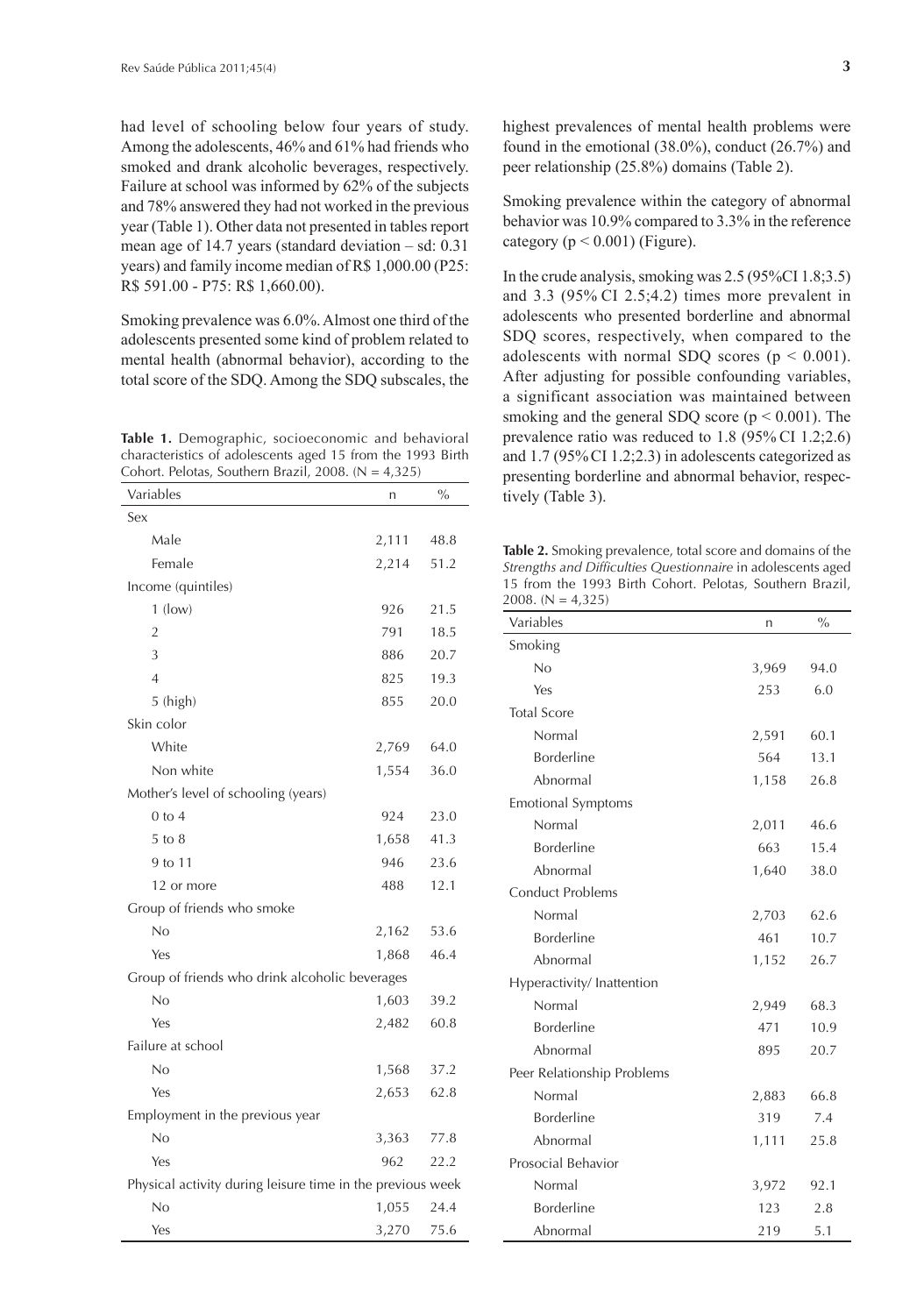**Table 3.** Crude and adjusted prevalence ratios for smoking according to the total score of the *Strengths and Difficulties Questionnaire,* in adolescents aged 15 belonging to the 1993 Birth Cohort. Pelotas, Southern Brazil, 2008.  $(N = 4,325)$ 

| SDO               | Crude analysis | Adjusted analysis <sup>a</sup> |
|-------------------|----------------|--------------------------------|
| Classification    | RP (IC95%)     | RP (IC95%)                     |
| General Score     | $p < 0.001*$   | $p < 0.001*$                   |
| Normal            |                |                                |
| <b>Borderline</b> | 2,5(1,8;3,5)   | 1,8(1,2;2,6)                   |
| Abnormal          | 3,3(2,5;4,2)   | 1,7(1,2;2,3)                   |

**a** Adjusted for sex, age, skin color, family income, mother's level of schooling, group of friends who smoke, employment in the previous year, failure at school, physical activity in leisure time and experimental use of alcohol.

### **DISCUSSION**

In the present study, an association was found between mental health problems and smoking, and the individuals classified as having abnormal behavior by the SDQ presented higher smoking prevalence when compared to the individuals classified as normal. We chose the total SDQ score because it is a global psychopathology measure which focuses on adolescents who present at least one mental health problem, without specifying the type.

Some methodological limitations may have affected the findings. It is known that administering the SDQ to many informants can increase the instrument's specificity.<sup>13</sup> In the present study, the SDQ was administered only to the adolescents' mothers, which might underestimate the prevalence of emotional problems, like depression and anxiety, and overestimate conduct and inattention/hyperactivity problems. Another limitation is the absence of information on parents' smoking habits in this follow-up of the cohort, which might be considered a confounding factor, according to the literature.<sup>17</sup> However, in a separate analysis adjusting for maternal smoking habits, the association between mental problems and smoking remained significant (the data were not presented).

In addition, reverse causality may have occurred, considering that the outcome (smoking) and the main exposure (mental health problems) were collected at the same moment, which hindered the establishment of the direction of the association. Nevertheless, in two sub-analyzes (one of them adjusting the variable mental health at the age of 11, and the other evaluating the effect of presenting a mental health problem at the age of 11), the results corroborate the hypothesis of this study (the data were not presented), i.e., adolescents who presented mental health problems at the beginning of adolescence had higher probability of being smokers at the age of 15.



\* Wald Test **Figure.** Smoking prevalence and 95% confidence interval according to the total score of the *Strengths and Difficulties Questionnaire* in adolescents aged 15 belonging to the 1993 Birth Cohort. Pelotas, Southern Brazil, 2008. ( $N = 4,325$ )

The smoking prevalence detected in this study (6.0%) was similar to the one found in the PeNSE study, $\frac{b}{b}$ but it is lower than the one reported in another study with adolescents from Pelotas (16.6%).<sup>16</sup> Research conducted with adolescents aged between 13 and 15 years in Florianópolis, Porto Alegre and Curitiba (Southern Brazil) found smoking prevalences of 10.7%, 17.7% and 12.6%, respectively.15 The lower prevalence found in the present study can be the result of the lower age of the studied individuals, but also of a possible underreport of cigarette consumption. Smoking prevalence may be underestimated in the present study because, despite the confidentiality of the questionnaire, adolescents not always tell the truth concerning the use of cigarettes. In a study with students from Pelotas aged 13 and 14 years, smoking prevalence was evaluated by means of a questionnaire and by the measure of cotinine in the urine, and an important underreport compared to the gold standard was detected.18

The SDQ has been used in studies to screen mental health problems in Brazilian children and adolescents.<sup>4</sup> It is an instrument validated in Brazil, $\delta$  is easily administered, has a short version and low-cost. However, as it is a screening instrument and not a diagnostic instrument, the presence of mental health problems does not imply the existence of some disease to be treated.14 Studies evaluating the association between smoking and mental health problems, identified by the SDQ, were not found.

The prevalence of individuals classified as having abnormal behavior was 26.8% and as having borderline behavior, 13.1%, according to the total SDQ score. Such prevalences can be considered high, but they were similar to the ones found in epidemiological studies that used the SDQ, parents version, in Brazilian children and adolescents<sup>9</sup> and lower than the one found in the birth cohort of São Luís (Northeastern Brazil).<sup>20</sup>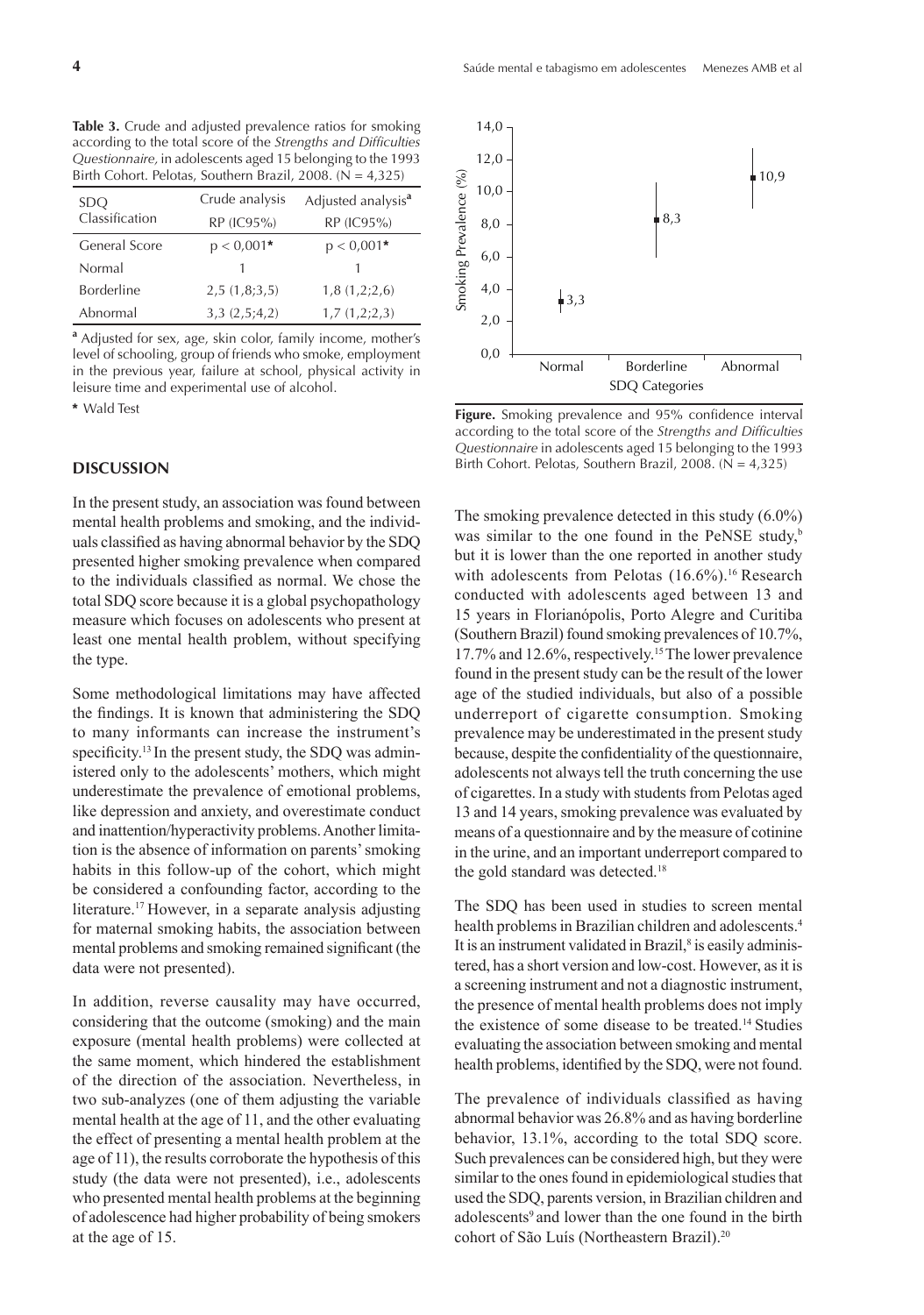Studies conducted in the United States and in the United Kingdom have shown an association between smoking and specific psychiatric disorders like anxiety, depression, conduct and hyperactivity/inattention problems.1,2,5 These studies used several instruments or questionnaires based on clinical criteria to make the diagnosis of these psychiatric problems in adolescents.

Although there are studies that confirm the association between mental health problems and smoking, there is no consensus about the direction of this association. Some studies have shown that mental health problems determine smoking;1,6 another study has shown the inverse relationship.11 Cohort studies have shown that psychopathology is an important predictor of smoking in adolescents<sup>3,5,21</sup>

The exact mechanism of the co-morbidity between

smoking and psychiatric disorders is not known, but it might be explained by the combination of one or more of the following factors: opportunity, self-medication, vulnerability (familial/genetic or environmental) and neurobiological alterations that are common to psychiatric disorders and smoking.22 Nicotine can act to alleviate the symptoms, like attention enhancement, in individuals with inattention and hyperactivity.<sup>1</sup>

Our study showed that psychopathology can be considered a marker for tobacco use in adolescents. Smoking prevention can benefit from the identification and treatment of adolescents who present possible mental health problems. Prospective studies are important to elucidate the emergence of mental health problems in earlier ages. This may confirm the direction of the association between such problems and cigarette use and contribute to plan interventions against smoking.